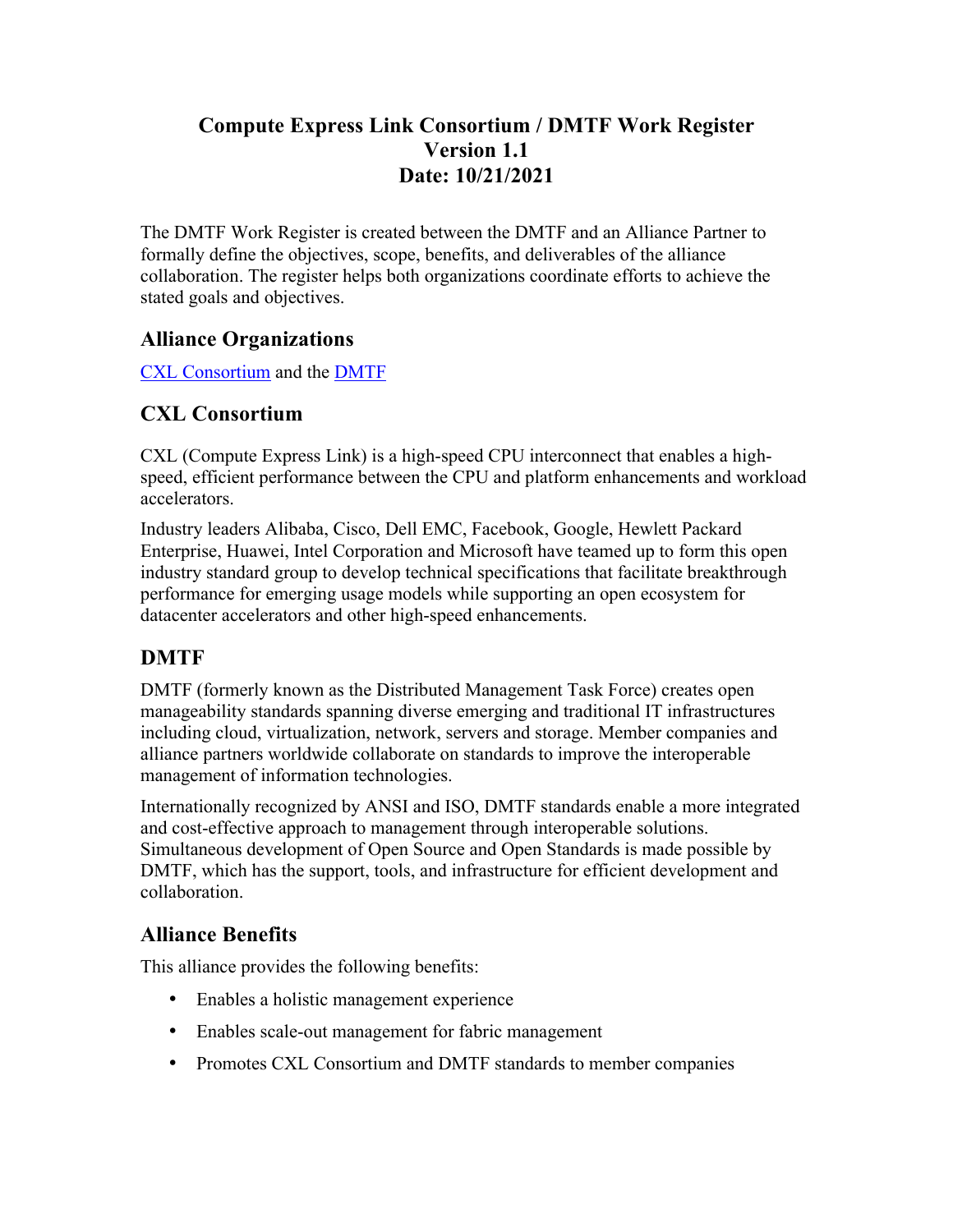• Fosters CXL Consortium participation at the DMTF Alliance Partner Technical Summit and in various working groups

### **Activities**

The following activities are expected to occur during the duration of this work register.

CXL Consortium

• Provide the Redfish Forum with expertise on CXL to assist with the extension of the Redfish standard to cover CXL management.

The DMTF:

- Create and maintain Redfish extensions to support CXL management.
- Create and maintain extensions to the PMCI standards to support CXL management as need – includes PLDM, MCTP and SPDM specifications.

### **Limitations**

CXL Consortium will not produce delegated standards that conflict or diverge from existing or proposed DMTF standards, where possible.

DMTF will not produce delegated standards that conflict or diverge from existing or proposed CXL standards, where possible.

## **Milestones / Dates**

This section is to list specific milestones that will be accomplished by the alliance partnership.

| <b>Milestone/Deliverables</b>                                                                                                             | <b>Timeframe</b> |
|-------------------------------------------------------------------------------------------------------------------------------------------|------------------|
| DMTF and CXL Consortium approves of Work Register v1.0 -<br>done                                                                          | Jan 2020         |
| DMTF announces CXL Consortium as a new alliance partner and<br>publish work register - done                                               | Feb 2020         |
| Collaboration begins - done                                                                                                               | Feb 2020         |
| DMTF releases applicable updates (if needed) to PMCI<br>specifications – done, released DSP0234 and released updates to<br><b>DSP0239</b> | 2H <sub>20</sub> |
| DMTF releases Redfish schema for CXL 2.0 as Work-In-Progress                                                                              | Nov 2021         |
| DMTF releases CXL Type 3 Component Command Interface over<br>MCTP Binding Specification as Work-In-Progress                               | Nov 2021         |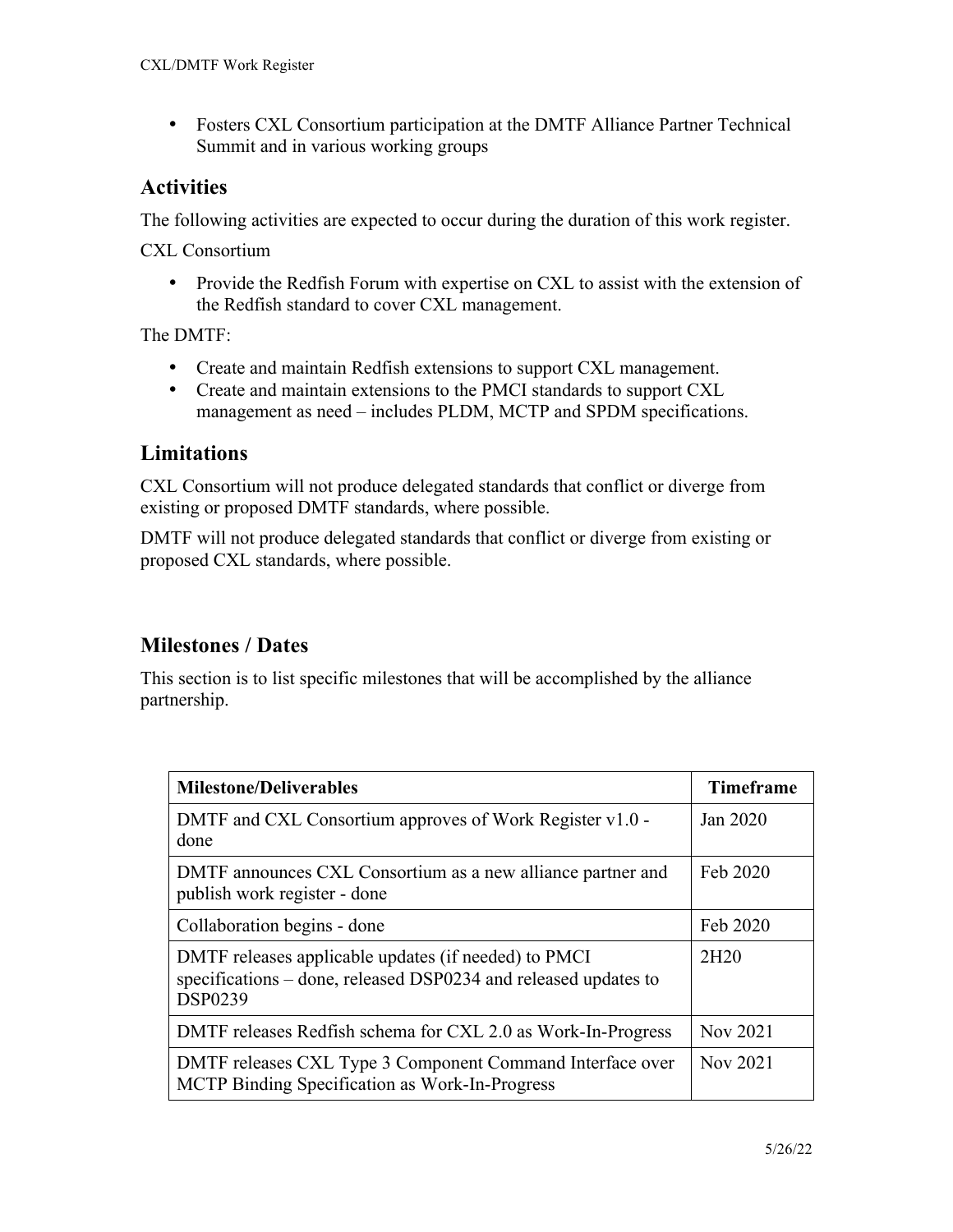| CXL Consortium provides feedback against CXL Type 3<br>Component Command Interface over MCTP Binding Specification<br>as Work-In-Progress | 2 weeks of<br>the release of<br>the Work-In-<br>Progress<br>document |
|-------------------------------------------------------------------------------------------------------------------------------------------|----------------------------------------------------------------------|
| DMTF releases the CXL Type 3 Component Command Interface<br>over MCTP Binding Specification                                               | Jan 2022                                                             |
| CXL Consortium provides feedback against Redfish schema for<br>CXL 2.0 as Work-In-Progress                                                | Jan 2022                                                             |
| DMTF releases Redfish mockups and schema for CXL 2.0                                                                                      | Feb 2022                                                             |
| CXL Consortium releases CXL Type 3 to PLDM mapping                                                                                        | Mar 2022                                                             |

### **Access**

The DMTF and CXL Consortium may want to provide documentation and collateral to each other. This information can be exchanged publicly, or not.

For information which can be accessed publicly

- DMTF will make the information and specifications available by posting as "Workin-Progress", "Informational", or "Standard" (dmtf.org/redfish)
- CXL Consortium will make the information available by posting to the CXL Consortium web site. For non-public work in progress, a web site will be made available to members of the CXL Consortium associated with the work. Public work in progress can be published by the CXL Consortium as "Draft".

For any information that involves intellectual property (that is information contributed to each other's projects):

- CXL Consortium members can submit feedback and contributions to DMTF specifications via the DMTF Technology Submission Portal (dmtf.org/standards/feedback), subject to the terms of the DMTF Intellectual Property Rights Agreement set forth on such portal.
- DMTF can submit feedback and contributions to CXL specifications via a mechanism to be specified by the CXL Consortium
- CXL Consortium and DMTF can host meetings to exchange and discuss public information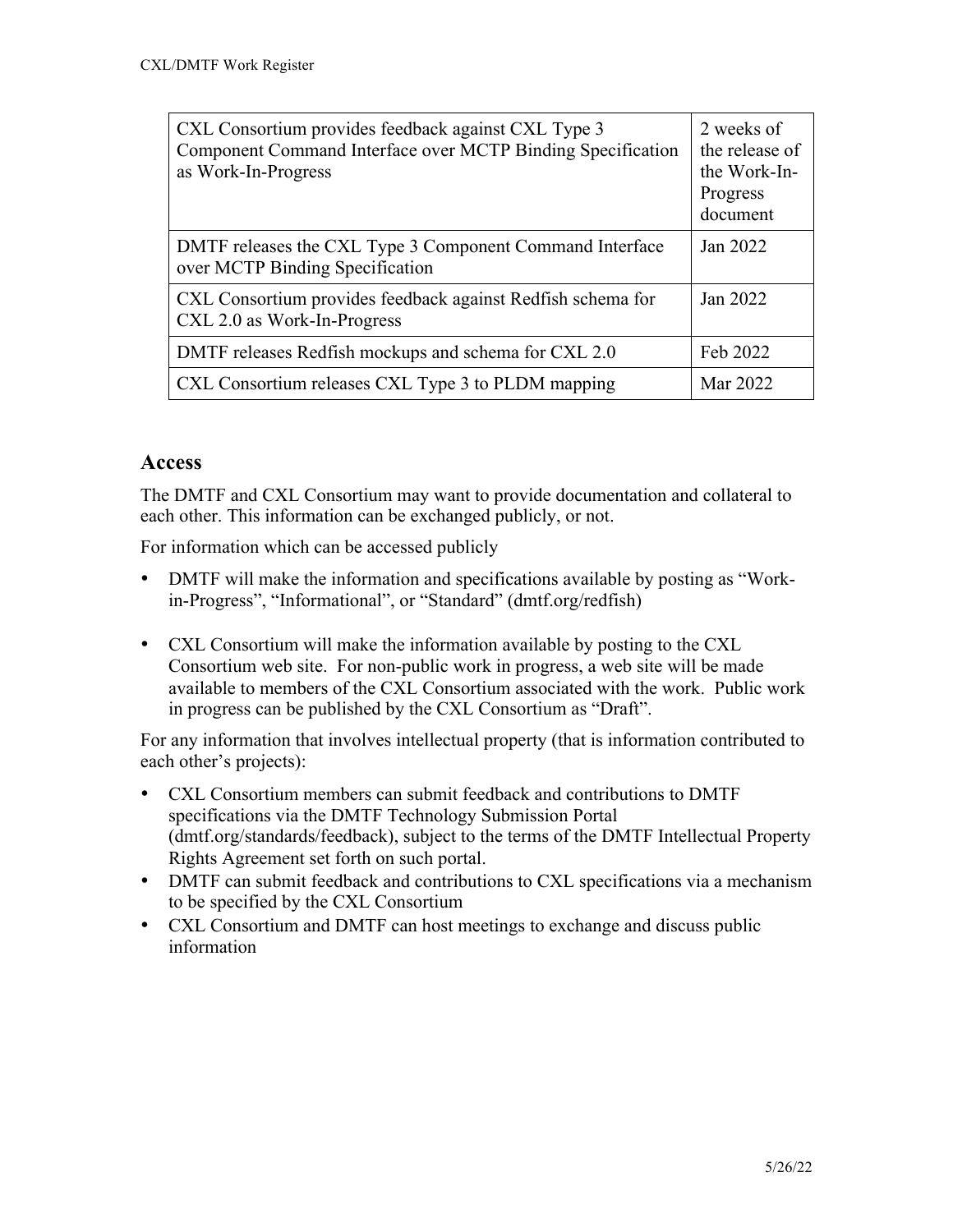Except as described above regarding feedback and contributions to each other's specifications, unless otherwise agreed to in writing, no sharing of information, documentation, or materials shall result in the assignment, transfer, or license of intellectual property from one party to the other.

#### **Documentation**

The DMTF will make the following specifications available to the CXL Consortium. These will generally be available on public DMTF sites.

- Redfish Specifications, whitepapers, presentations, schema and mockups
- PMCI Specifications, white papers, presentations

The CXL Consortium will make the following documents available to the DMTF.

• Public whitepapers, presentations and other educational material.

## **Work Register Review Date**

The next review date is expected to be January 2022

The DMTF work register review processes can be found in DSP4003. https://www.dmtf.org/sites/default/files/standards/documents/DSP4003\_1.6.0.pdf

### **Resources Identified / Points of Contact:**

Below are the members of each organization that will act as points of contact between the two organizations.

CXL Consortium:

- CXL President Barry McAuliffe (barry.mcauliffe@hpe.com)
- CXL SW/Systems WG co-chair Mahesh Natu (mahesh.natu@intel.com)
- CXL SW/Systems WG co-chair Cody Hartwig (chartwig@microsoft.com)
- CXL Board Member Dong Wei (dong.wei@arm.com)

DMTF:

- DMTF VP of Alliances (vp-alliances  $(\partial \phi)$ dmtf.org)
- DMTF PMCI WG Chair (pmci-chair@dmtf.org)
- DMTF Redfish Forum Chair (redfish-forum-chair@dmtf.org)
- DMTF CXL Contacts mail-list (cxl-alliance  $(\partial \phi)$  dmtf.org)

#### **Corresponding CXL Document**

There are no corresponding documents created by CXL. This document was approved by the CXL Consortium on January 5, 2022.